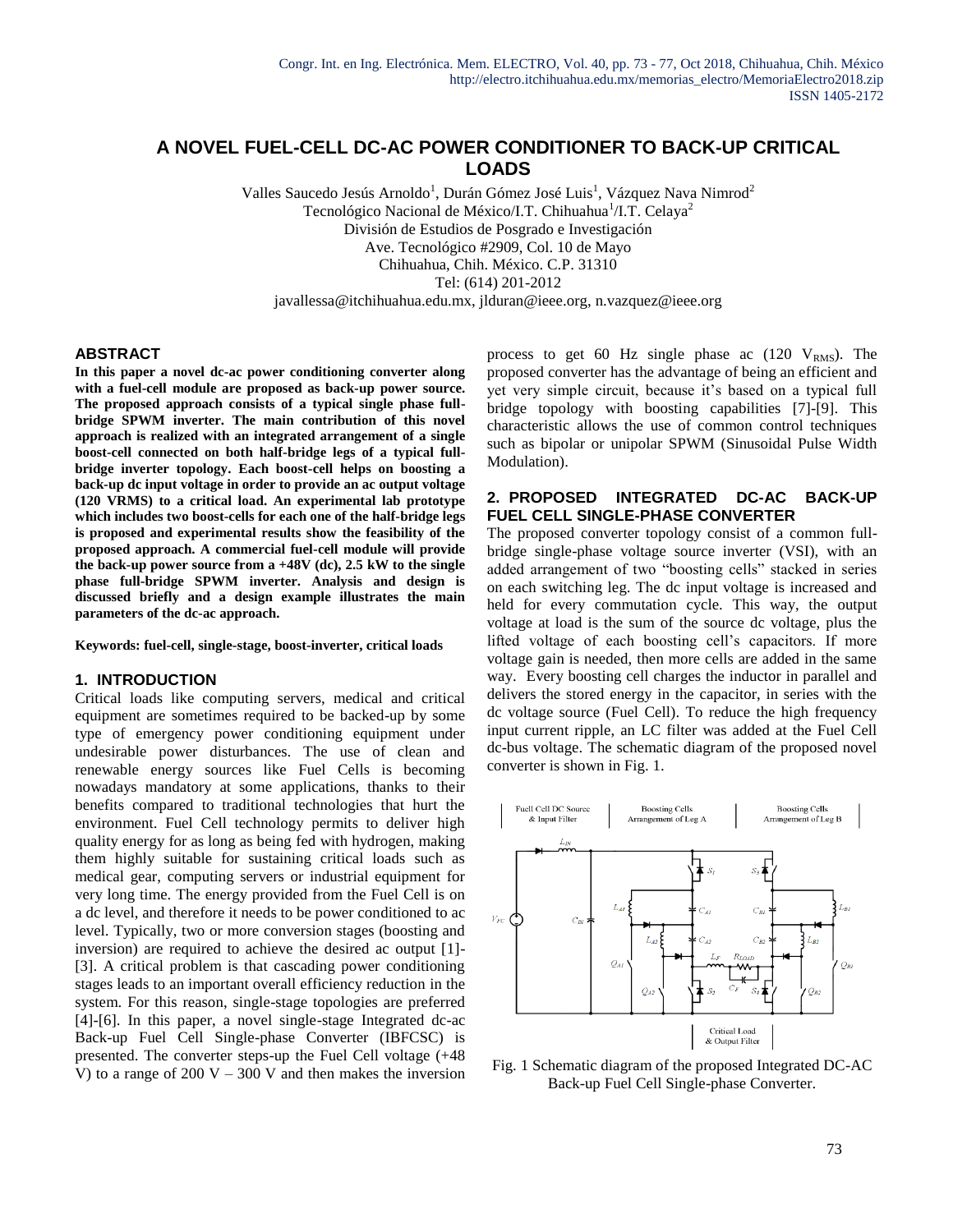# **3. PRINCIPLE OF OPERATION**

In this section, it is explained the operation principle of the proposed Integrated DC-AC Back-up Fuel Cell Single-phase Converter (IBFCSC). For each commutation cycle, voltage from Fuel Cell is lifted to a range between 200 V is explained the operation principle of the proposed Integrated dc-ac Backup Fuel Cell Single-phase Converter (IBFCSC). For each commutation cycle, voltage from Fuel Cell is lifted to  $200 V -$ 300 V range through "boosting cells". Because the boosting cells are based on a Buck-Boost converter, such cells consist of an arrangement of an inductor, a capacitor, a diode and a grounding switch as shown in Fig. 2. In this converter, there are two boosting cells stacked in series for each main switching leg. The grounding switches of each boosting cell, operate simultaneously with the main upper switch of the same leg: S1 for leg A and S3 for leg B. When switches S1 and S4 are in on-state, the inductor on each cell at leg A draws a high current, while the parallel capacitor stores its reflected voltage on the next time lapse (off-state). Because of the series arrangement, the next cell receives the energy previously stored, boosting even more the voltage available to the load. Similar operation occurs when switches S2 and S3 are in on-state, at leg B. The control implemented on the IBFCSC is based on a unipolar SPWM scheme. To ensure that a value of 0 V is repeatedly achieved on every commutation cycle, the unipolar scheme was implemented with a control logic shown in Fig. 3 (Modified Unipolar SPWM).



Fig. 2 Boosting cell arrangement.



Fig. 3 Control logic to implement a modified unipolar SPWM scheme.

#### **4. ANALYSIS AND DESIGN**

On every commutation cycle, each cell's inductor generates a voltage that it's reflected on the parallel capacitor, defined as follows:

$$
V_c = V_L = L \frac{di_L}{dt}
$$
 (1)

where  $V_C$  represents the parallel capacitor voltage,  $V_L$  the inductor voltage, L the inductance value  $(H)$  and  $i<sub>L</sub>$  the inductor current. The intermediate diode, allows energy flow to the next boosting cell, adding more voltage to the load. This way, when the main switches are not generating 0 V across the load, the total voltage lift is:

$$
V_T = V_{FC} + V_{C1} + V_{C2} \tag{2}
$$

where  $V_T$  represents the total voltage lift,  $V_{FC}$  the source voltage from Fuel Cell,  $V_{C1}$  the capacitor voltage of first boosting cell and  $V_{C2}$  the capacitor voltage of second boosting cell. The output voltage is a function of the total voltage lift and the modulation index for a single phase full bridge inverter [11], according to the following expression:

$$
V_o = \frac{V_T * m_a}{\sqrt{2}}\tag{3}
$$

where  $m_a$  is the modulation index and  $V_0$  the RMS output voltage.

#### **5. DESIGN EXAMPLE**

In this section, a design example is illustrated to compute the main component values. A simulation is conducted and results are presented in the following section. Since the topology it's symmetrical, leg A and leg B have the same components and values. The parameters used are shown in Table 1. Ideal components and analysis on steady state were considered.

Table 1 Design example parameter values.

| $\ldots$<br>$P = 1$ |                 |                     |                            |
|---------------------|-----------------|---------------------|----------------------------|
| <b>Parameter</b>    | <b>Value</b>    | Parameter           | Value                      |
| $V_{FC,nom}$        | $+48$ V         | $C_{A,2} = C_{B,2}$ | $2,400 \,\mathrm{\upmu F}$ |
| $L_{in}$            | $30 \text{ mH}$ |                     | $600 \mu H$                |
| $C_{in}$            | 3,300 µF        |                     | $220 \text{ }\mu\text{F}$  |
| $L_{A,I} = L_{B,I}$ | 450 µH          | $R_{Load}$          | $32 \Omega$                |
| $L_{A,2} = L_{B,2}$ | 450 µH          |                     | 30 kHz                     |
| $C_{A,I} = C_{B,I}$ | 13,600 µF       | $m_a$               | 0.68                       |

## **6. SIMULATION RESULTS**

In this section some simulation results are presented to validate the proposed approach. As can be seen from Fig. 4(a), input current ripple can be as high as 8.5 % from the steady state average input current *ID*. A main objective of this converter will be reducing as much as possible the input current ripple which is drawn from the Fuel Cell module. In Fig. 4(b) the voltage across capacitors stored on the pair of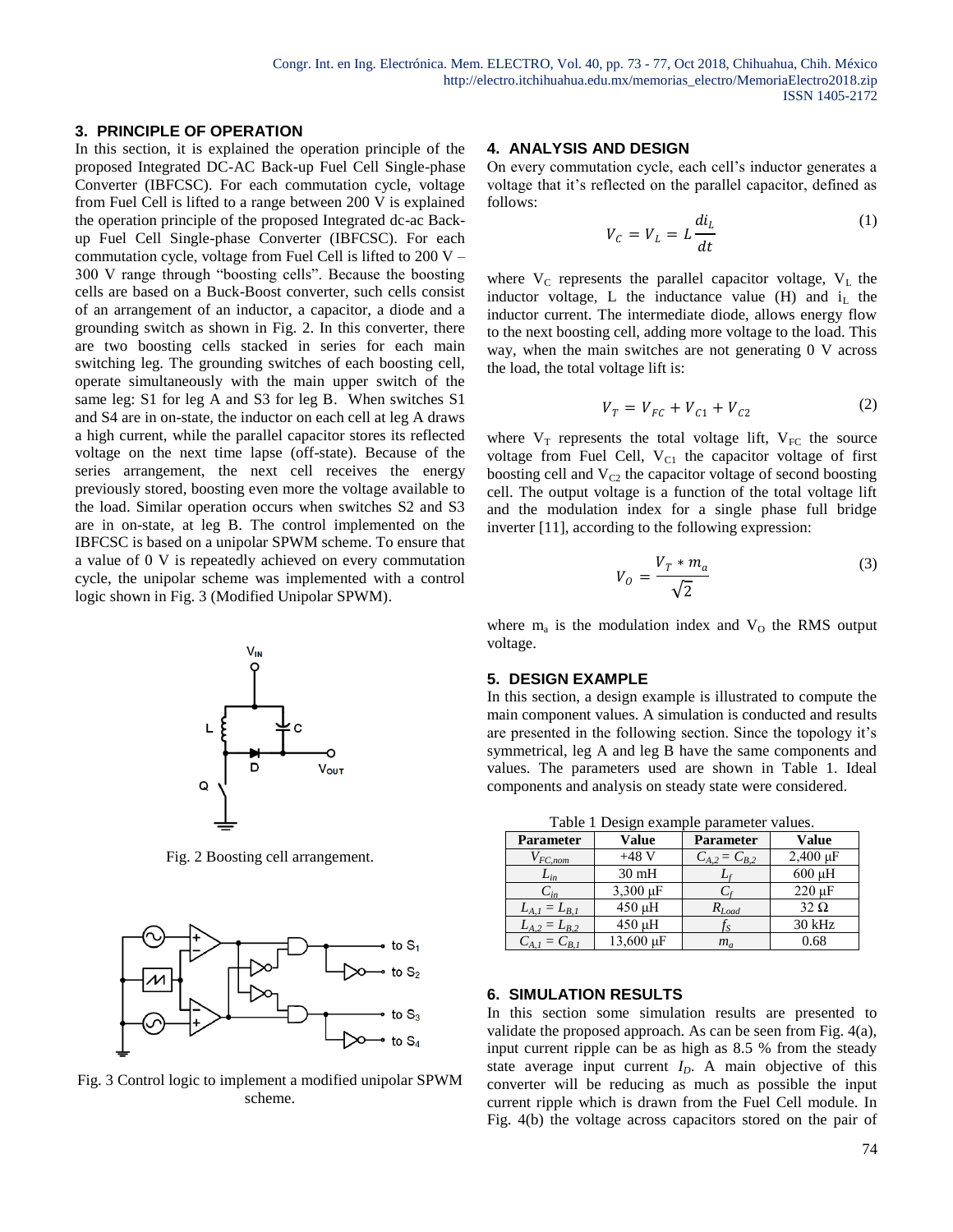boosting cells of each main switching leg is shown. Prefiltered ac output voltage waveform can be seen in Fig. 4(c) with a maximum voltage amplitude of 265 V, which matches equation (2). A filtered output voltage obtained from simulation is shown in Fig. 4(d), matching equation (3). From the simulations results, THD was evaluated and computed as 1.8%. In Table 2, steady state values obtained from simulation results are presented. Also, parasitic losses were considered during simulation.





Fig. 4 Simulation results of the proposed IBFCSC; a) input current, b) voltage stored on  $C_{A1}$  &  $C_{A2}$ , c) pre-filtered output voltage, & d) 60 Hz sinusoidal output voltage.

## **7. EXPERIMENTAL RESULTS**

Experimental results were conducted on a lab prototype to verify its capability of boosting and inverting the dc source level voltage from a Fuel Cell module. Since the prototype is still in development stage, input and output LC filters are not considered in this section. On early tests, the prototype did not behave as expected. For unknown reasons, only upper boosting cells of each main switching leg were triggered, leading to  $C_{A2}$  &  $C_{B2}$  not storing any voltage. Several tests were made to explain this unwanted behavior: from verifying any signal and discrete component one by one, to replacing switches and capacitors with different values. On Fig. 5 and Fig. 6, SPWM signals that trigger the boosting cell switches are displayed. As can be seen, there is no error on amplitude or phase, as expected.



Fig. 5 SPWM triggering signals on leg A  $(S_1, Q_{A1}$  and  $Q_{A2})$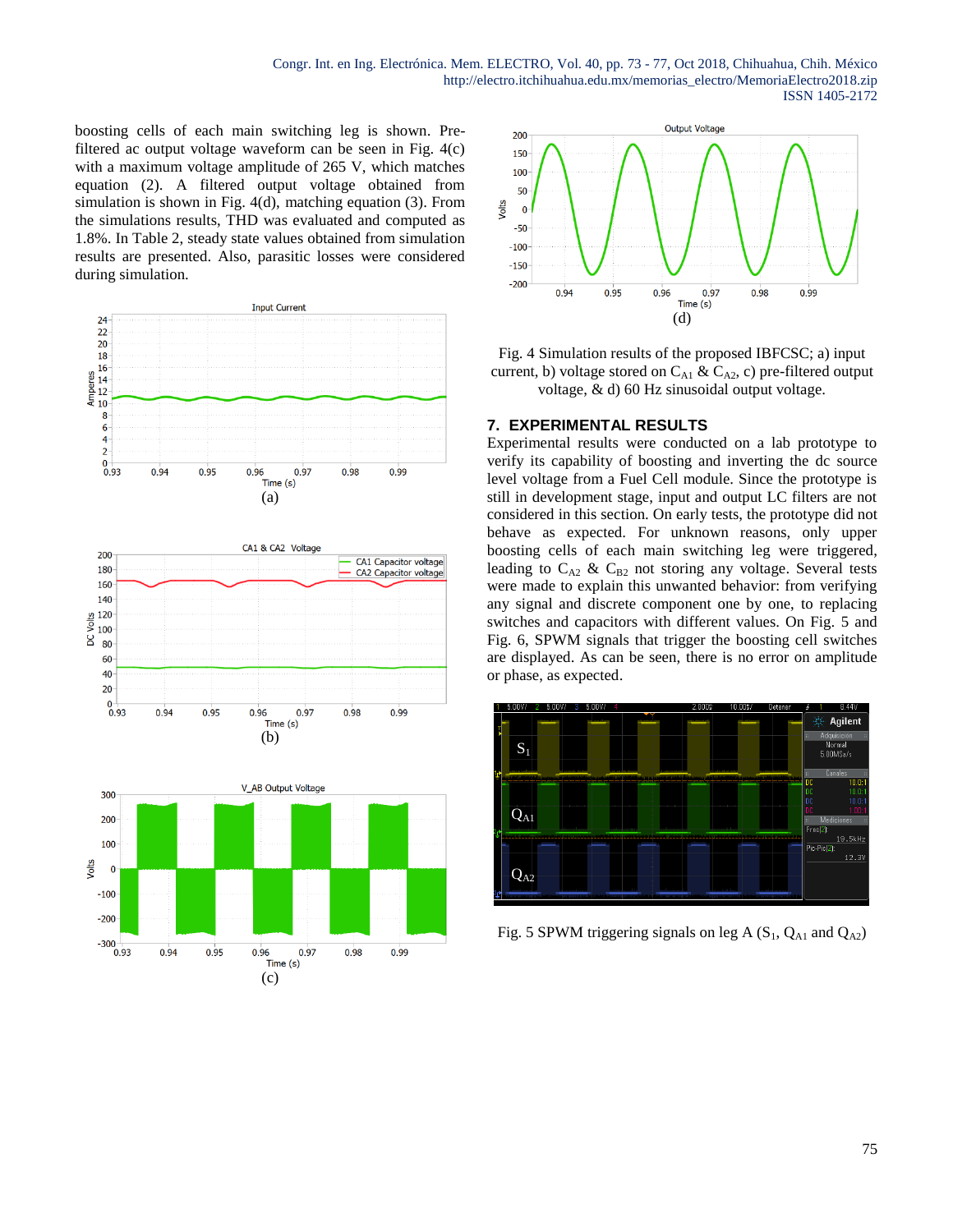Congr. Int. en Ing. Electrónica. Mem. ELECTRO, Vol. 40, pp. 73 - 77, Oct 2018, Chihuahua, Chih. México http://electro.itchihuahua.edu.mx/memorias\_electro/MemoriaElectro2018.zip ISSN 1405-2172



Fig. 6 SPWM triggering signals on leg B  $(S_2, Q_{B1}$  and  $Q_{B2})$ 

Taking in account this situation, the following parameters were applied to the preliminary prototype: Input voltage of 5  $V_{DC}$ , ma = 0.6, f<sub>S</sub> = 30 kHz, and only one of two boosting cell grounding switches per leg was triggered  $(Q_{A1} \& Q_{B1})$ . On Fig. 7, a test was conducted to discard unwanted voltage drain on capacitors  $C_{A1}$  and  $C_{B1}$ , as they deliver energy in series to faulty boosting cells. As it is displayed, these capacitors stored energy on any conmutation cycle.



Fig. 7 Voltage measured respect to ground on  $C_{A1}$  and  $C_{B1}$ 

Unfiltered output voltage is shown on Fig. 8. The output voltage is 23.8 Vpp, with a 60 Hz fundamental frequency. Since only one grounding switch per leg is triggered, only the first boosting cell per leg is activated. Fig. 9 shows the voltage across capacitor  $C_{A1}$  (same as  $C_{B1}$ ) with a maximum value of 6.9 Volts. This correlates with equation (2), partially confirming the desired behavior of boosting and inversion capabilities on a single stage.



Fig. 8 Unfiltered output voltage from 5 VDC input voltage. Resolution: 5 V/div, 5 ms/div.



Fig. 9 Voltage on  $C_{A1}$ . Resolution: 2 V/div, 10 us/div.

#### **8. CONCLUSIONS**

In this paper, a novel Integrated DC-AC Back-up Fuel Cell Single-phase Converter (IBFCSC) has been proposed, analyzed and discussed. The principle of operation has been briefly presented with the boosting cell arrangement. A design example of the proposed topology illustrated the key equations and component values obtained from analysis. Simulation results have been extensively conducted and shown the feasibility of the proposed IBFCSC approach to convert a FC-bus voltage to an output ac voltage to supply a critical load. An early prototype was built and partially confirmed the desired behavior of boosting and inverting the Fuel Cell dc voltage on a single stage, all while it is driven by a simple commutation scheme (Modified Unipolar SPWM). In the final paper, new experimental results from an improved prototype are going to be presented, to validate the operation of the proposed power converter.

#### **9. REFERENCES**

[1] A. Vazquez-Blanco, C. Aguilar-Castillo, F. Canales-Abarca, and J. Arau-Roffiel, "Two-stage and integrated fuel cell power conditioner: Performance comparison," in *Proc. Appl. Power Electron*. Conf., Feb. 15–19, 2009, pp. 452–458.